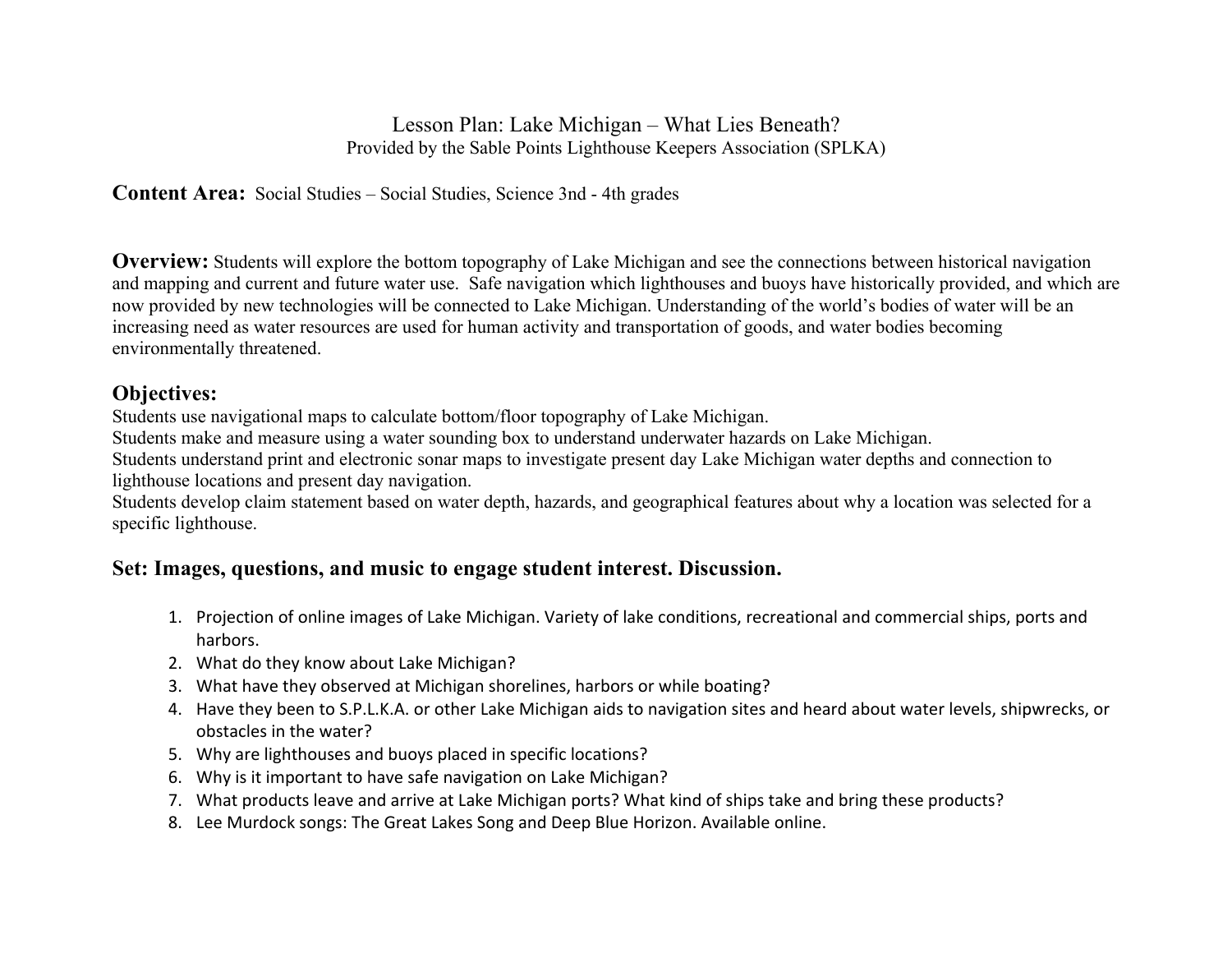### **Develop Compelling Questions:**

- 1. Students develop compelling and supporting questions connected with the above Set discussion.
- 2. Students write 1 compelling question and 2 supporting questions.
- 3. Questions are handed in for pre and post knowledge.

# **MI Social Studies and Science Content Standards:**

**P1.1 Use appropriate strategies to read and interpret basic social studies tables, graphs, graphics, maps and texts. P2.2 Differentiate between compelling questions and supporting questions.**

**P2.5 Use data presented in tables, graphs, graphics, maps and texts to answer compelling and supporting questions.**

**P3.4 Explain the challenges people have faced and actions they have taken to address issues at different times and places.**

**3-G1.0.1 Use cardinal directions to describe the relative locations of significant places in the immediate environment.**

**3-G1.0.2 Use thematic maps to identify and describe the physical and human characteristics of Michigan.**

**3-G5.0.1 Describe how people are a part of, adapt to, use, and modify the physical environment of Michigan.**

**4-G1.0.2 Identify and describe the characteristics and purposes of a variety of technological geographic tools.**

**4-G1.0.3 Use geographic tools and technologies, stories, songs and pictures to answer geographic questions about the United States. (Michigan)**

**4-G1.0.5 Use hemispheres, continents, oceans and major lines of latitude and longitude to describe the location of United States/Michigan on a map.**

**4-G5.0.01 Assess the positive and negative consequences of human activities on the physical environment of the United States (Michigan) and identify the causes of those activities.**

**3-ESS3-1 Make a claim about the merit of a design solution that reduces the impacts of a weather-related hazard.** 

**4-ESS2-2 Analyze and interpret data from maps to describe patterns of Earth's features.**

**4-PS4-1 Develop a model of waves to describe patterns in terms of amplitude and wavelength and that waves can cause objects to move. (Advanced and Extended Activity section - Ducks in the Flow)**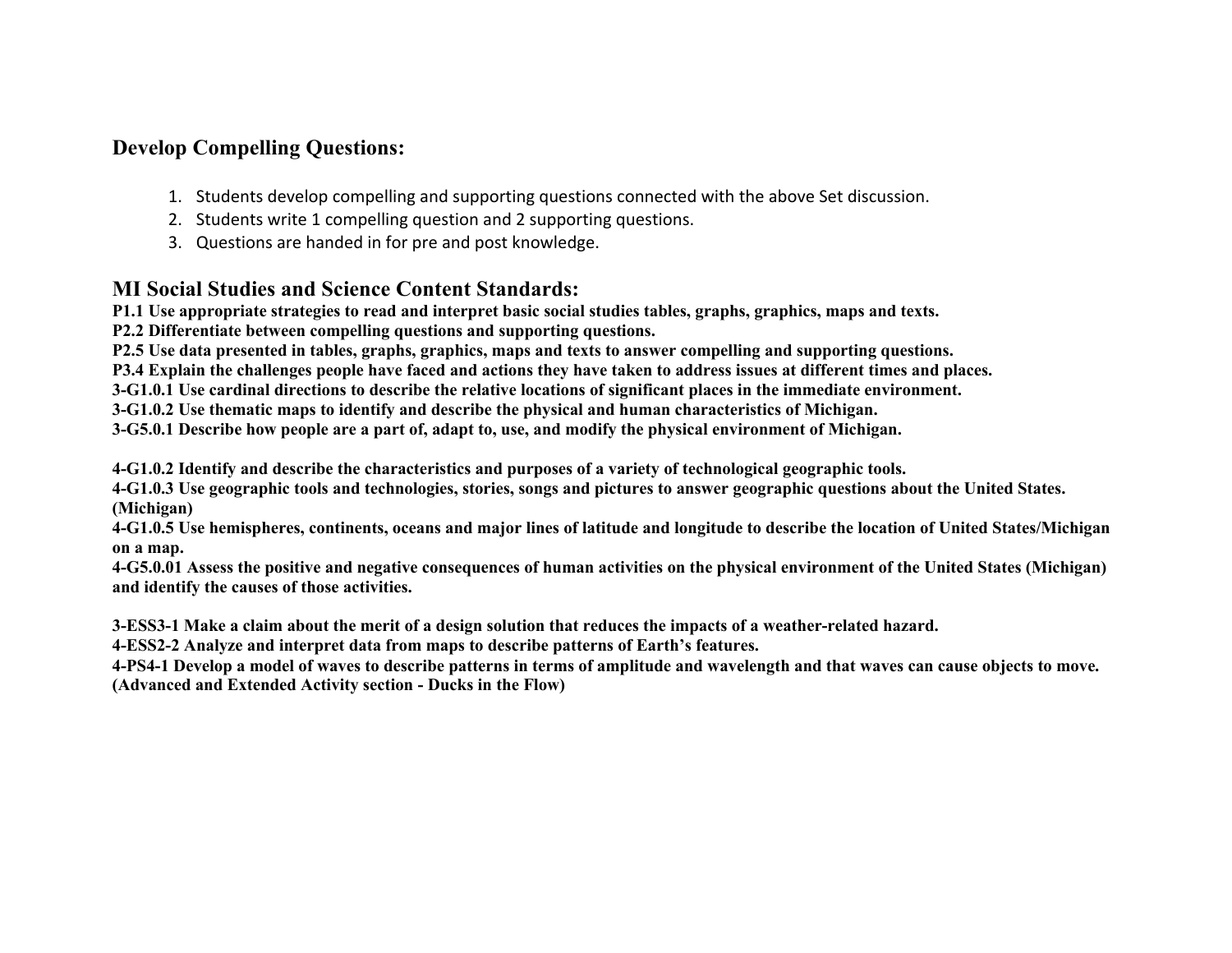# **Vocabulary:**

- 1. Aids to Navigation (ATON) or Navigational Aid any sort of signal marker or guidance equipment which aids in navigation. Lighthouses, buoys, fog signals, day beacons, range lights, GPS as examples.
- 2. Buoy an anchored float serving as a navigation mark, to show hazards.
- 3. Fathom a unit of length equal to six feet (approximately 1.8 m), chiefly used in reference to the depth of water.
- 4. GPS satellite-based global positioning system.
- 5. Great Lakes chain of freshwater lakes, including Lake Superior, Lake Michigan, Lake Huron, Lake Erie and Lake Ontario. Largest group of freshwater lakes in the world and these lakes are often called "inland seas."
- 6. Hydrographer person who studies and maps underwater topography (water levels and relief).
- 7. Hydrography measurement of the depths of water in oceans, seas and lakes for scientific purposes, but primarily to produce charts used for the purpose of safe navigation.
- 8. Lead Line a line with lead or a weight attached to the bottom which was used prior to the 1920's to measure water depths.
- 9. Lake floor topography Bathymetric maps of the lake bottom show the contours the shape and depth of the lake floor.
- 10. Sonar a system for the detection of objects under water for measuring the water's depth by emitting sound pulses and measuring their return after being reflected.
- 11. Sounding measurement of depth beneath a ship.

# **Activities:**

1. Students **create a map** of path from their home to school, or other local destinations which are appropriate for the school setting. To include: symbol key. Maps displayed in classroom.

Supplies: paper, rulers, colored pencils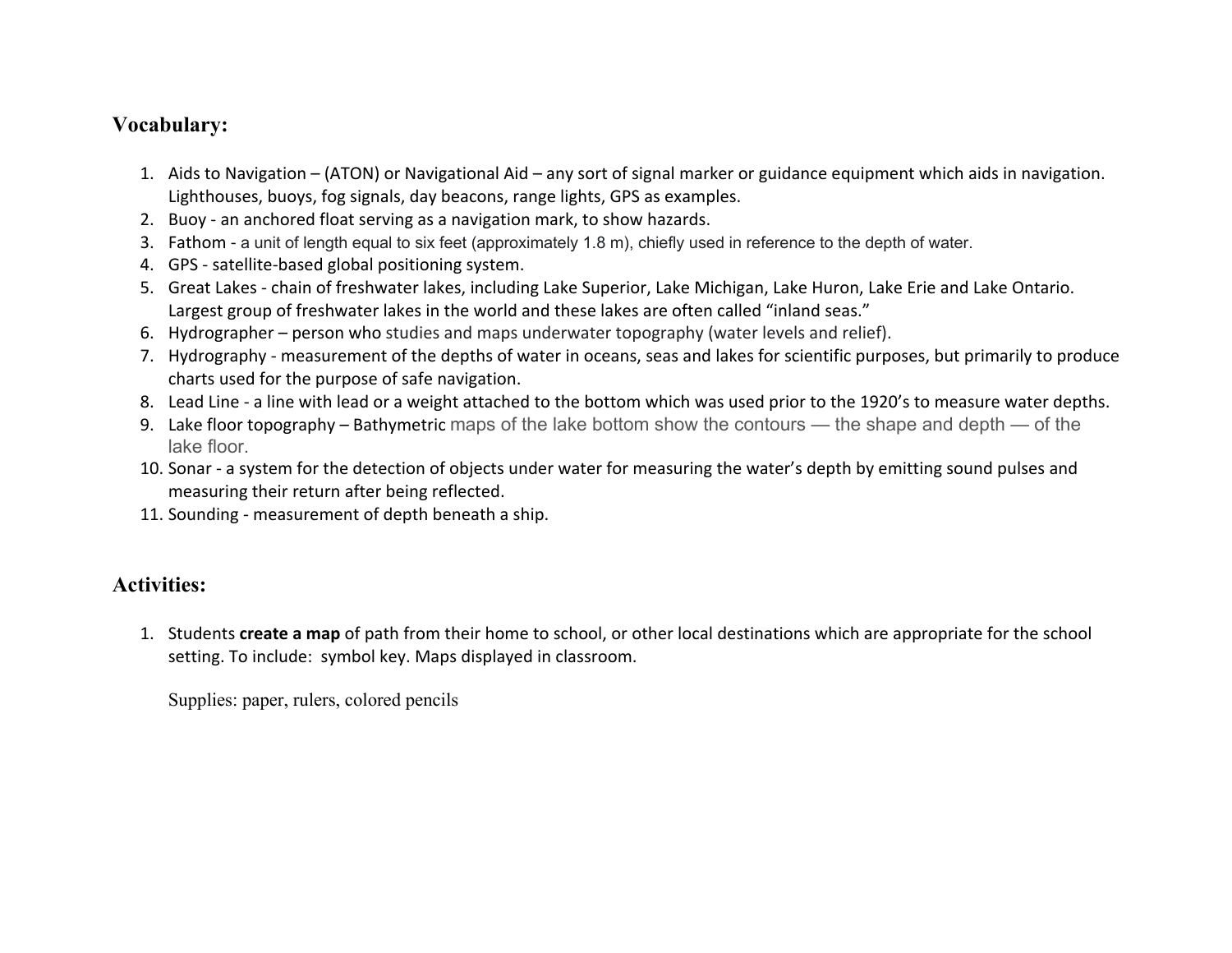2. Nautical Charts – NOAA – Travel the Seas – **3 minute video** about importance of nautical maps. Discussion vocabulary: latitude, longitude, degree measurements, coordinates, water depths, map symbols, sandbars, reefs, marine sanctuary. Variable will be if students have studied latitude and longitude.

https://oceantoday.noaa.gov/traveltheseas/welcome.html

3. Lake Michigan Depth Maps – NOAA – **Water Depth activity sheet** using the Ludington, MI area nautical map. See Activity #3 and links to other Lake Michigan depth charts at end of lesson.

https://www.ngdc.noaa.gov/mgg/greatlakes/lakemich\_cdrom/html/images.htm

4. Demonstration and construction of a **Water Sounding Box** – 4 minute video on how to construct a sounding box. Students set up a sounding box and record obstacles and water depths. See Activity #4 at end of lesson.

https://celebrating200years.noaa.gov/transformations/hydrography/side.html

Supplies:

Water container, sand/pebbles/rocks, water, obstacles/sticks, rocks or other natural or manmade objects that will sink, weight tied to string, ruler, chart to record depth of obstacles and lake bottom.

5. **Lighthouse Locations and Modern Depth Measuring Tools**. Sonar and GPS. Each student selects a Lake Michigan lighthouse and then completes activity sheet to determine geographical and water depth conditions by the lighthouse. Students explain why the lighthouse was possibly built in that location and current situations connected to water depth, protected areas and harbors. Students communicate information to class. See Activity #5 at end of the lesson.

https://www.nps.gov/articles/the-lake-is-not-flat-and-blue.htm

Supplies:

Obtain either paper NOAA Navigation maps for Lake Michigan or access Navigation Apps for students to use electronically. Online research.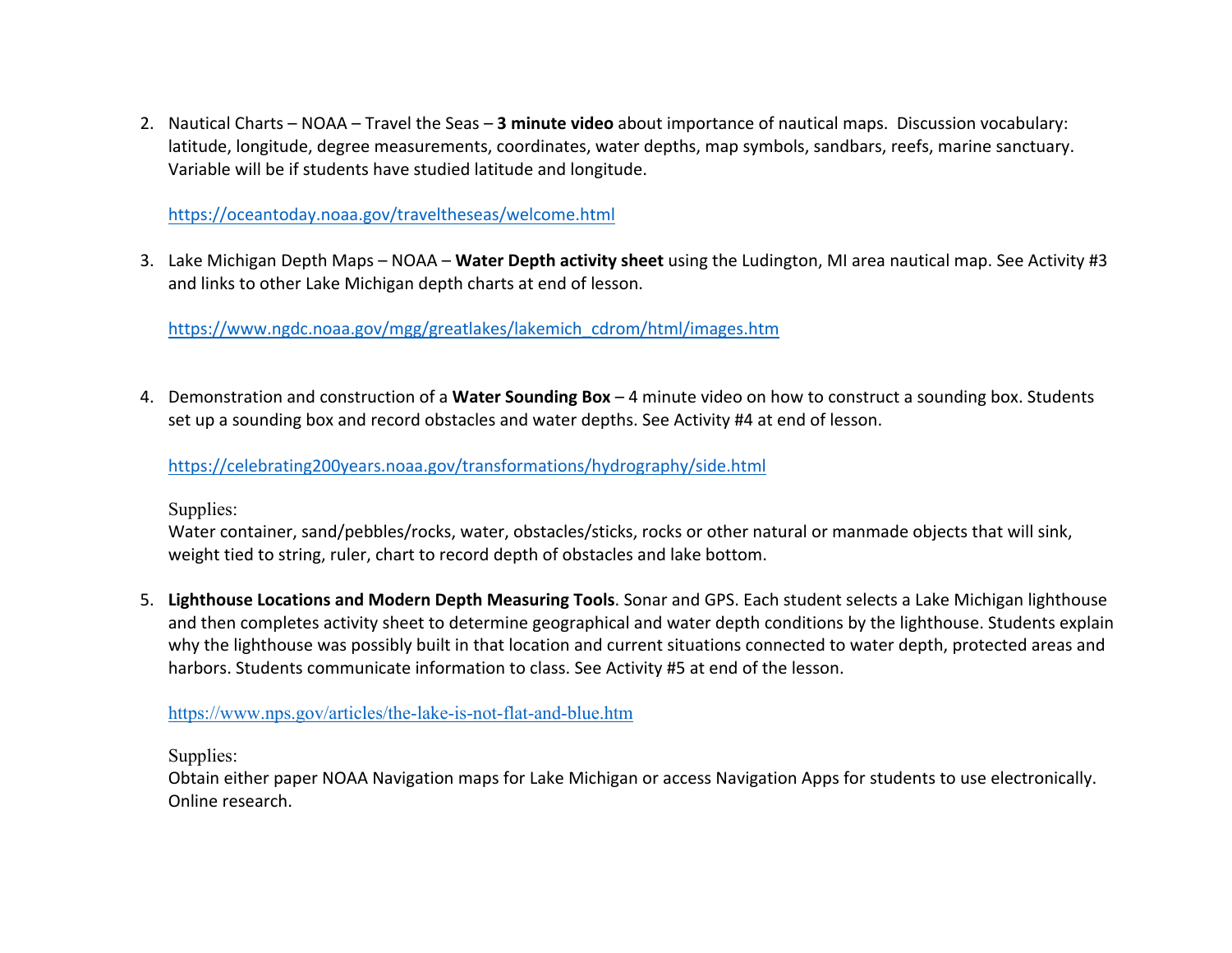Map from West Michigan Tourist Association "Lake Michigan Lighthouse Map and Circle Tour" or other map which shows lighthouses on Lake Michigan.

6. **Compelling and supportive questions**. Students write 1 compelling and 2 supporting questions after Set activities. At end of lesson students write answers to those questions. Class discussion and questions and answers are handed in.

Supplies: paper and pencil or word processed

**Assessment:** Activity 1. Student produced local map. Activity 2. Nautical maps discussion. Activity 3. Water Depth activity sheet. Activity 4. Water Sounding Box activity sheet. Activity 5. Lighthouse Locations and Modern Depth Measuring Tools activity sheet and presentation based on using present day Sonar or GPS printed or electronic charts. Activity 6. Compelling and supporting questions.

Additional activity as specific and needed by the class: Vocabulary activity to be developed by teacher.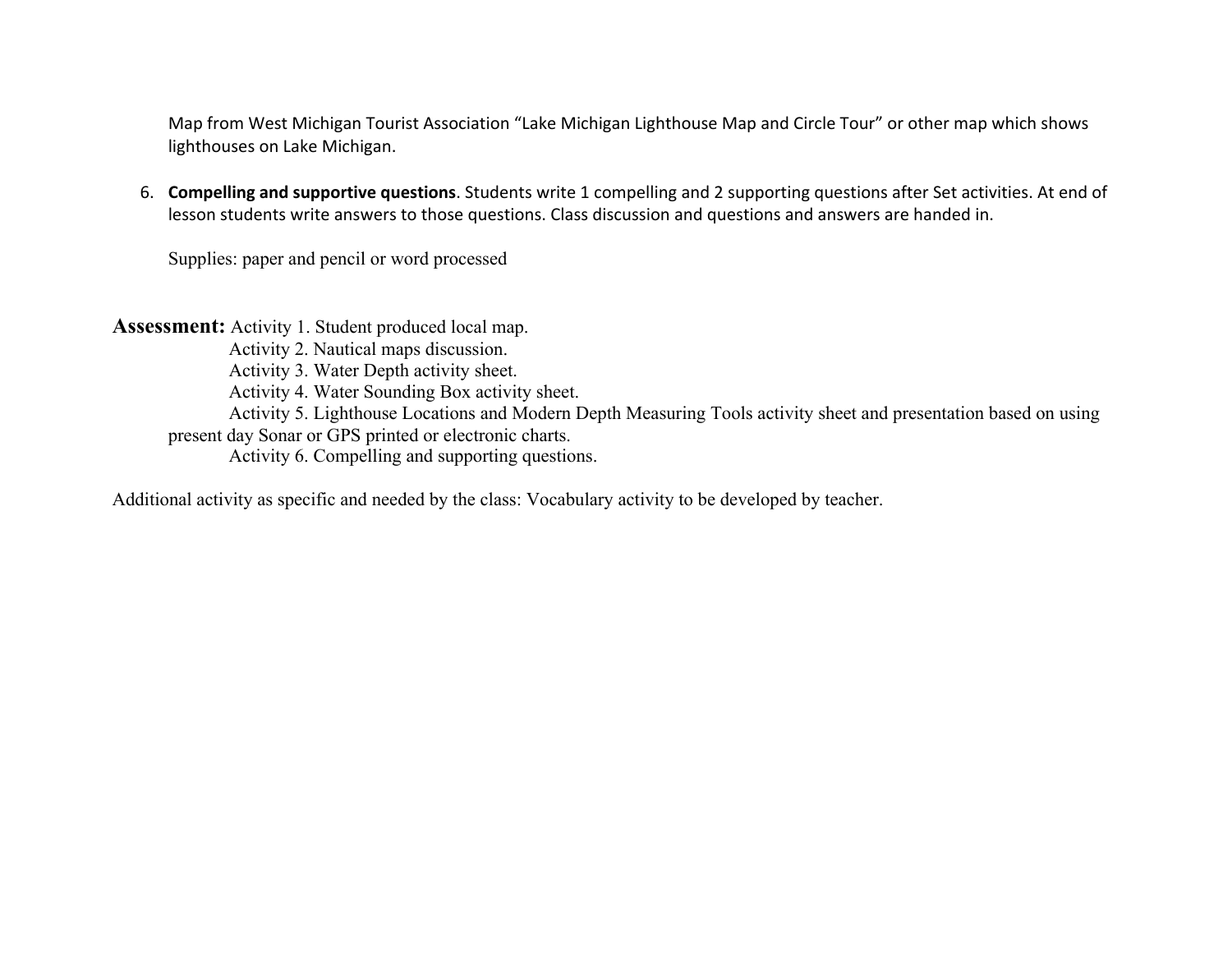### **Background Information for Teachers:**

#### Overview from NOAA Water Writers:

*Modern hydrographers use sidescan and multibeam sonar and satellite-based global positioning systems (GPS) to produce very detailed* pictures of the sea floor. For many years though, hydrographers used lead lines to make depth measurements. A lead line is a rope or line with *a* 10-pound lead weight attached to the end. The hydrographer lowers the line into the water until the weight reaches the bottom. Markings on the line show how much line has been let out, which is equal to the depth of the water. Depth soundings made with lead lines are accurate, *but* they take a lot of time and only give information about single points of the sea bottom—so many lead line measurements are needed to *accurately survey a given area.*

**Ocean Literacy Framework – NOAA** – 7 principles and concepts that can be connected to Lake Michigan.

https://www.noaa.gov/education/stories/count-down-to-world-ocean-day-with-our-new-ocean-literacy-graphics **After the Thaw – The Development of Lake Michigan** – Indiana Geological & Water Survey – Indiana University. Glacial retreat with water depth and shore changes.

https://igws.indiana.edu/FossilsAndTime/LakeMichigan

#### *Resources:*

Burleigh, Robert. Solving the Puzzle Under the Sea, Simon and Schuster, 2016. Dipper, Frances. Secrets of the Deep Revealed, Gardners Books, 2003. Keating, Jess. Ocean Speaks: How Marie Tharp Revealed the Ocean's Biggest Secret, Tundra Books, 2020. Morrison, Taylor. The Coast Mappers. Houghton Mifflin, 2004. Oleksy, Walter. Mapping the Seas. Franklin Watts, 2002.

### **Advanced and Extended Activities:**

1. Waters of the Earth – simple science experiment with bottles and water to show the distribution of salt, fresh and underground waters in the world. https://www.sea.edu/academics/k-12 detail/waters of the earth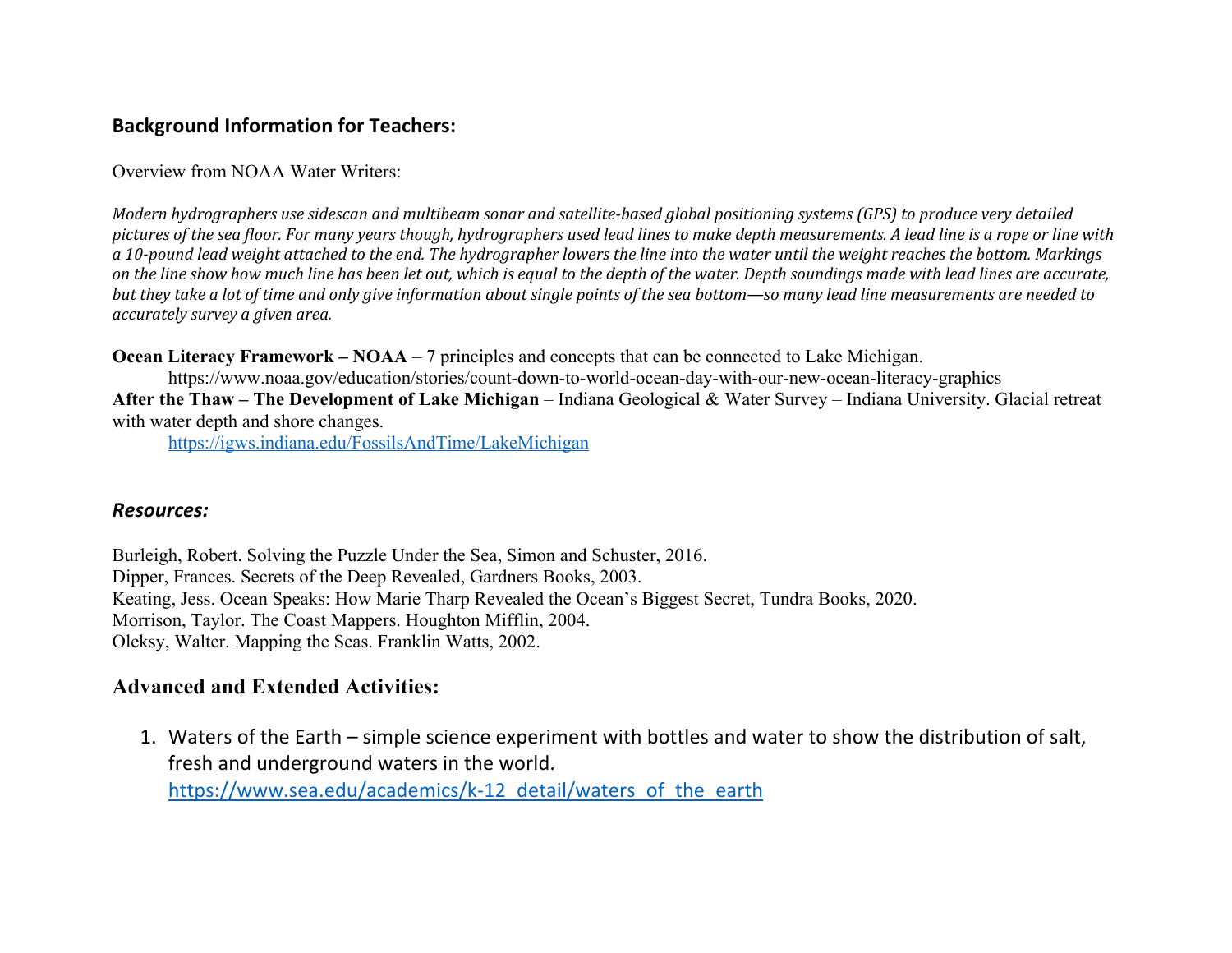2. Hydrography – Mapping the Ocean Floor with a Sounding Box

More advanced activity.

https://teacheratsea.noaa.gov/2014/LessonPlans/Harrington/DeniseHarringtonScienceLesson.pdf Covered in this lesson: Common misconceptions: •The ocean floor is flat. •Topography of the ocean floor does not change. •We do not use the ocean floor, so we do not need to map it. •Most of what we consume is produced in the United States. •Imported goods are transported by air.

- 3. The Unseen Ocean Floor how to make a detailed ocean/lake bottom model and do measurements. https://www.sea.edu/academics/k-12\_detail/the\_unseen\_ocean\_floor
- 4. Map Puzzles creation and solving of cut-up paper maps. https://www.sea.edu/academics/k-12\_detail/map\_puzzles
- 5. Ducks in the Flow Where Did They Go? National Earth Science Teacher's Association Windows to the Universe.

5 chapter story based on rubber ducks/toys who traveled by ocean movement after accidently being dropped in the Pacific Ocean. Includes flow of the Great Lakes into the Gulf Stream. Nice science experiments and activity sheets about water movement. Going with the Flow and Duck, Duck, Data! https://www.windows2universe.org/teacher\_resources/ocean\_education/currents\_main.html

6. Lake Michigan historical and present day water levels issues and concerns. Online research and how effects areas of Michigan. Current event topic.

# **Activity sheets for 3, 4, 5 follow below**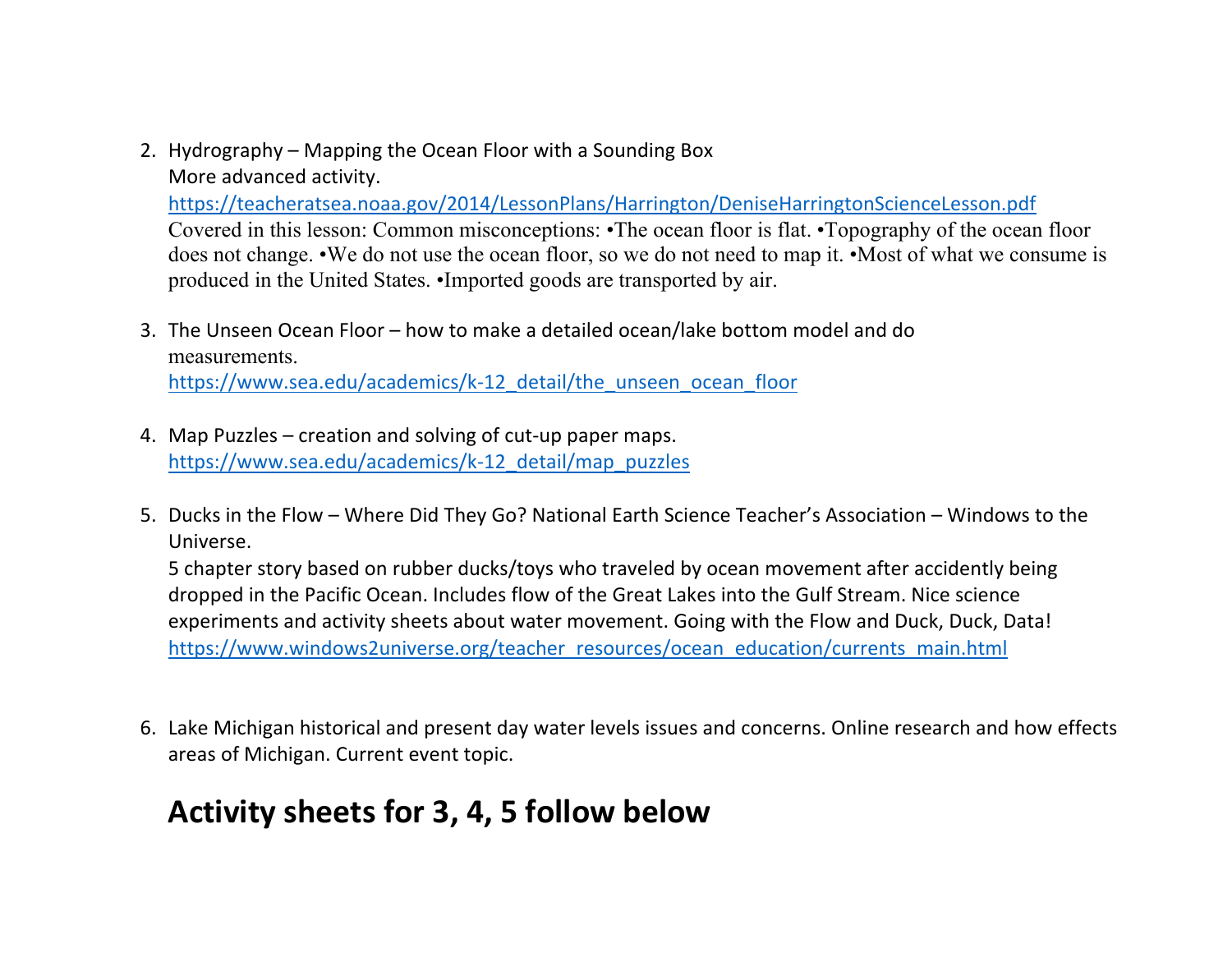# **Activity 3 – Lake Michigan Depth Maps.**

Use this map of the Mid-Lake Michigan area to answer the following questions.

https://www.ngdc.noaa.gov/mgg/greatlakes/lakemich\_cdrom/images/area3hi.gif

- 1. The S.S. Badger Car Ferry travels back and forth from Ludington, MI to Manitowoc, WI. What **ridge** does it pass over?
- 2. Locate the Ludington and Manitowoc ports on the map. What would a captain of a ship need to be aware of about 10-12 km from these ports? Use the distance key which is located under the depth key.
- 3. Vocabulary: basin, plateau, ridge

- 4. Using the "Depth in Meters" key explain why the Ludington Basin is called a basin.
- 5. Using the "Depth in Meters" key explain why the Mid-Lake Plateau is called a plateau.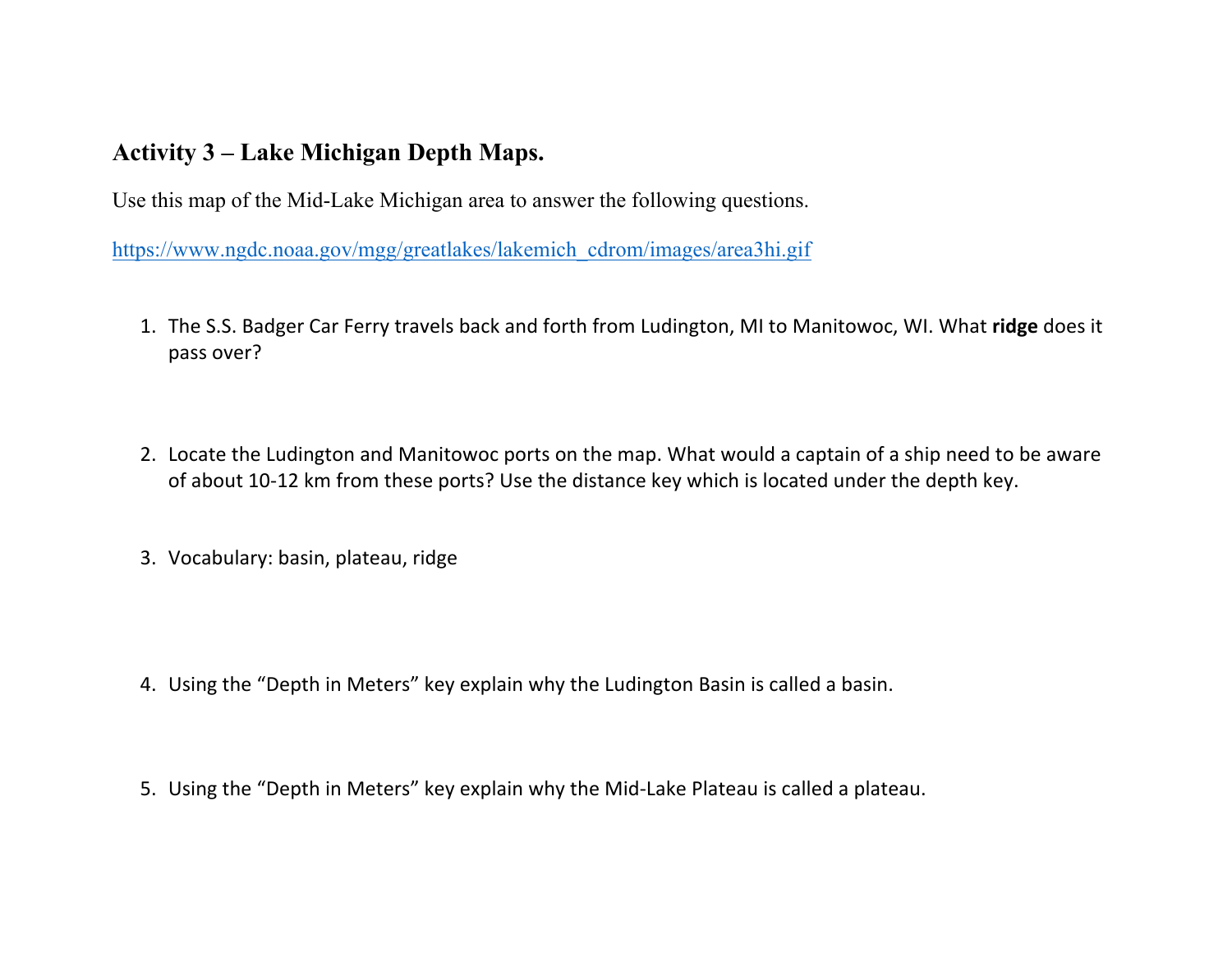- 6. If a ship sailed Northwest (NW) from Ludington and was going north (N) of the Two Rivers Ridge, will the water depth get deeper or shallower?
- 7. A ship is sailing from Ludington, MI to Milwaukee, WI. Locate a low water depth between the two locations.

What is the latitude of the low water depth?

What is the longitude of the low water depth?

8. Additional maps for examination of Lake Michigan.

Southern Lake Michigan https://www.ngdc.noaa.gov/mgg/greatlakes/lakemich\_cdrom/images/area4hi.gif

Mackinac Channel https://www.ngdc.noaa.gov/mgg/greatlakes/lakemich\_cdrom/images/area5hi.gif

Other Lake Michigan depth maps https://www.ngdc.noaa.gov/mgg/greatlakes/lakemich\_cdrom/images/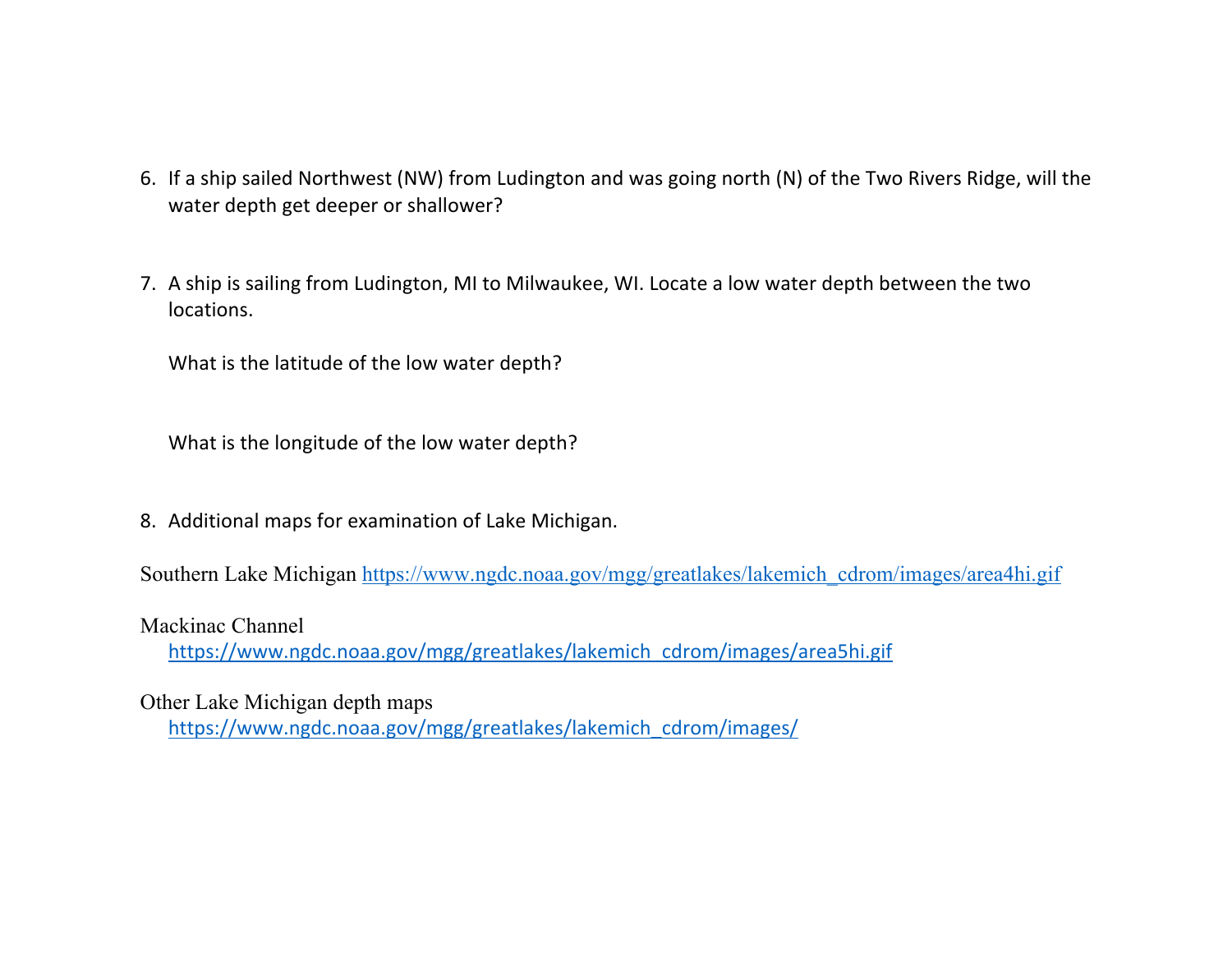# **Activity 4 – Water Sounding Box**

.

Measurement: 1 inch of water in sounding box equals 6 feet.

Example: 10 inches of water in sounding box = 60 feet of actual water. (10 inches x  $6 = 60$ )

- 1. Depth of water in sounding box from lowest/bottom level to water surface. \_\_\_\_\_\_\_\_\_\_\_\_\_\_\_\_\_\_\_\_\_\_\_\_\_\_\_\_\_ \_\_\_\_\_\_\_\_\_\_\_\_\_feet
- 2. Hazards in the water Natural (rocks, sandbar) or Manmade hazard (pier, shipwrecks, etc.)

| Type of hazard in the water | Measure top of object to water | Actual depth of the object in feet. |
|-----------------------------|--------------------------------|-------------------------------------|
|                             | level. Inches                  | 1 inch = $6$ feet.                  |
|                             |                                |                                     |
|                             |                                |                                     |
|                             |                                |                                     |
|                             |                                |                                     |
|                             |                                |                                     |
|                             |                                |                                     |
|                             |                                |                                     |
|                             |                                |                                     |
|                             |                                |                                     |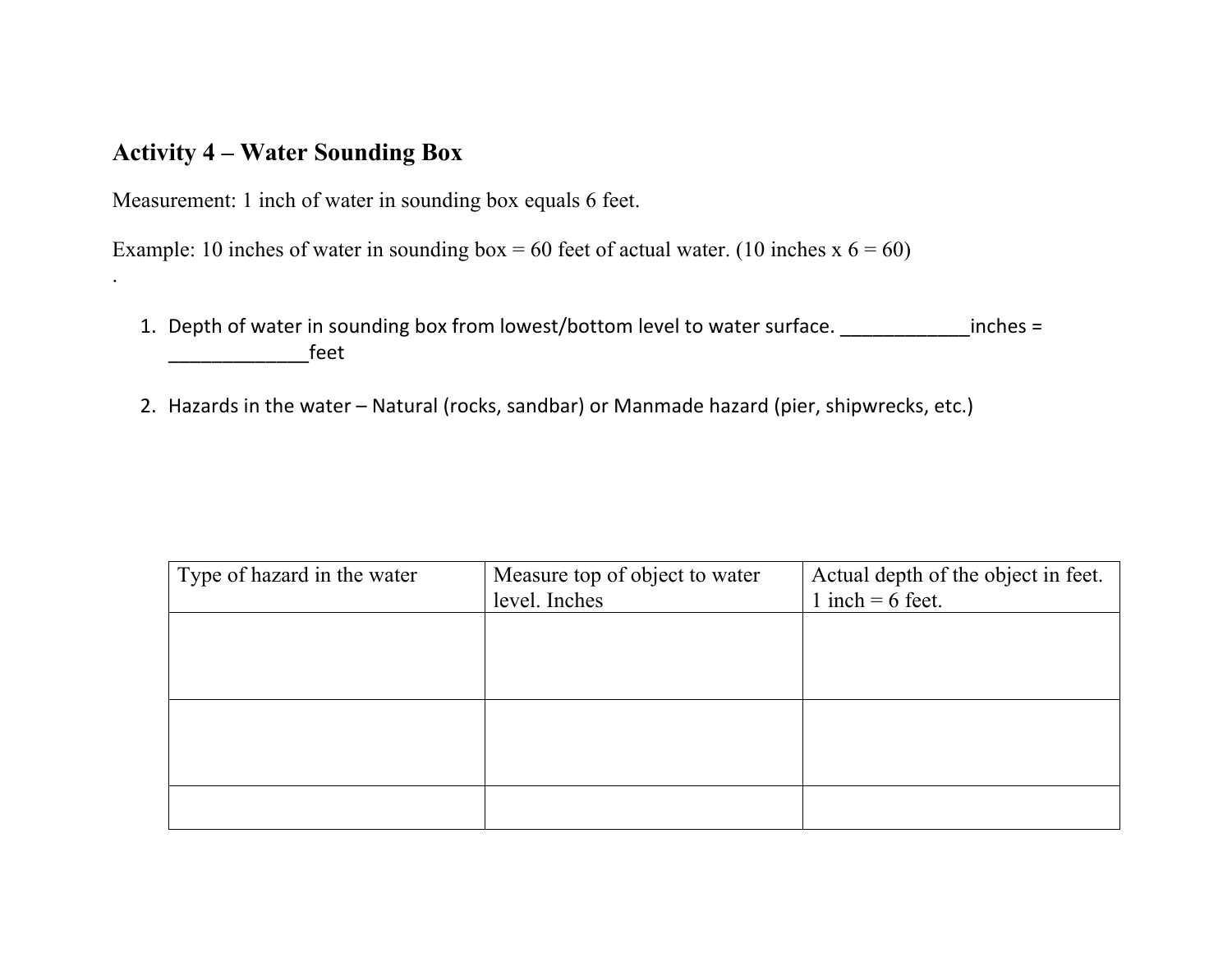- 3. Draw an underwater chart so whoever might be navigating in the area of your sounding box can be aware of the hazards.
- 4.

Use sample on next page or draw original.

Draw and label the 2 objects in the water. The chart will show a sideways view from under the water.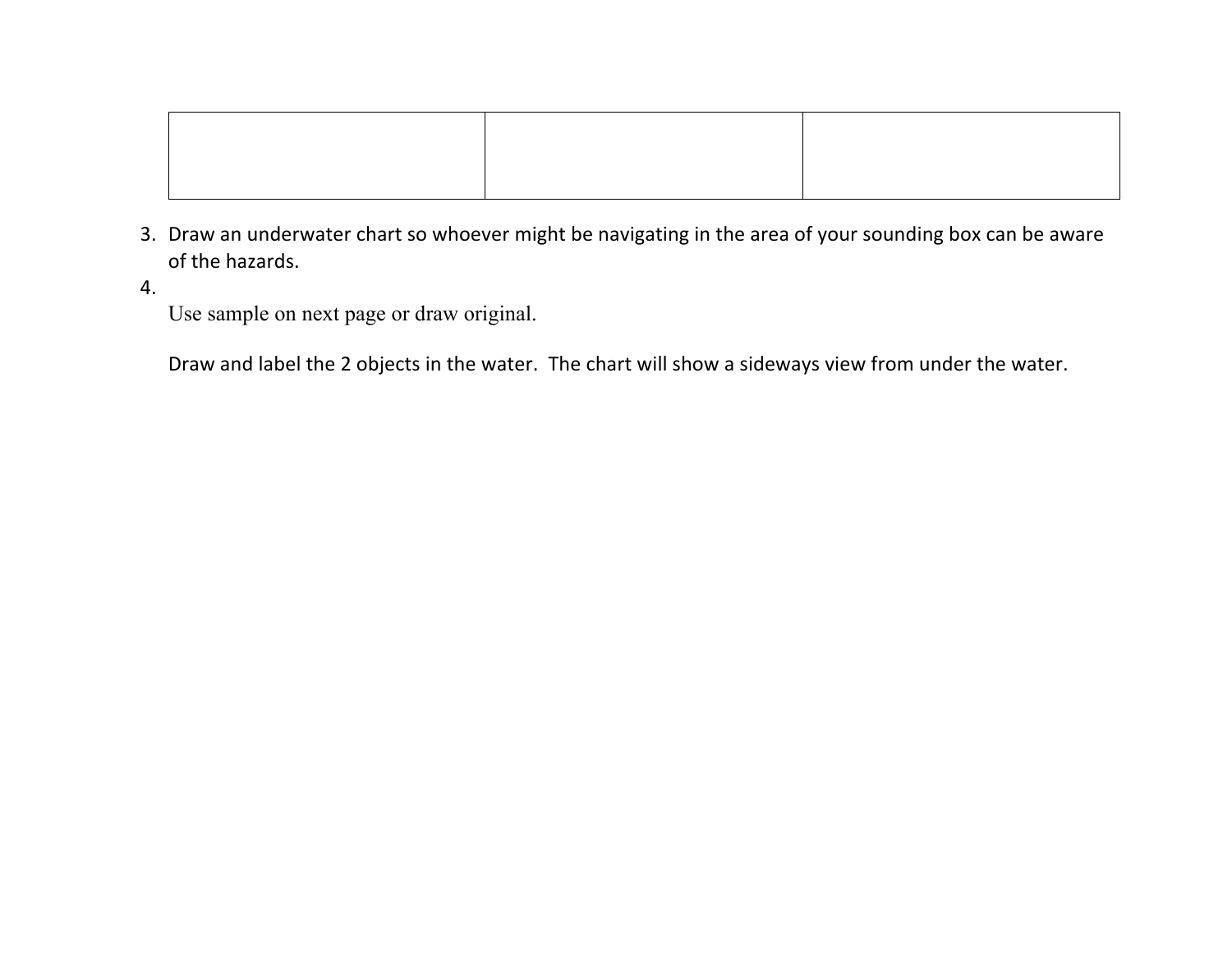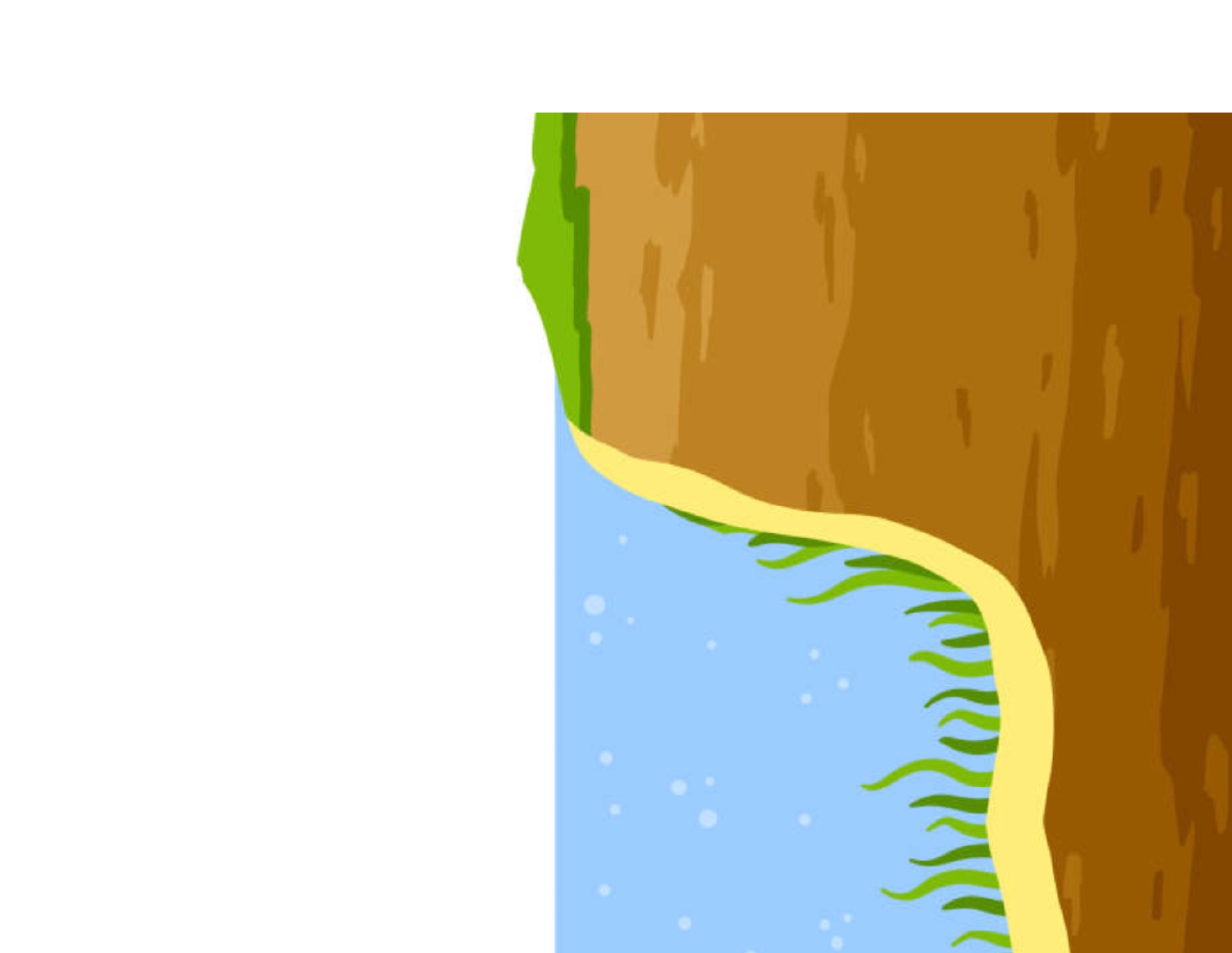# **Activity 5 - Lighthouse Locations and Modern Depth Measuring Tools**

- 1. Lighthouse selected.
- 2. Year lighthouse was built.
- 3. Nearest town or harbor.
- 4. Latitude and longitude of the lighthouse.
- 5. Using NOAA maps record 3 water depths near the lighthouse and describe any geographical features nearby. Bay, point, island passage, etc.